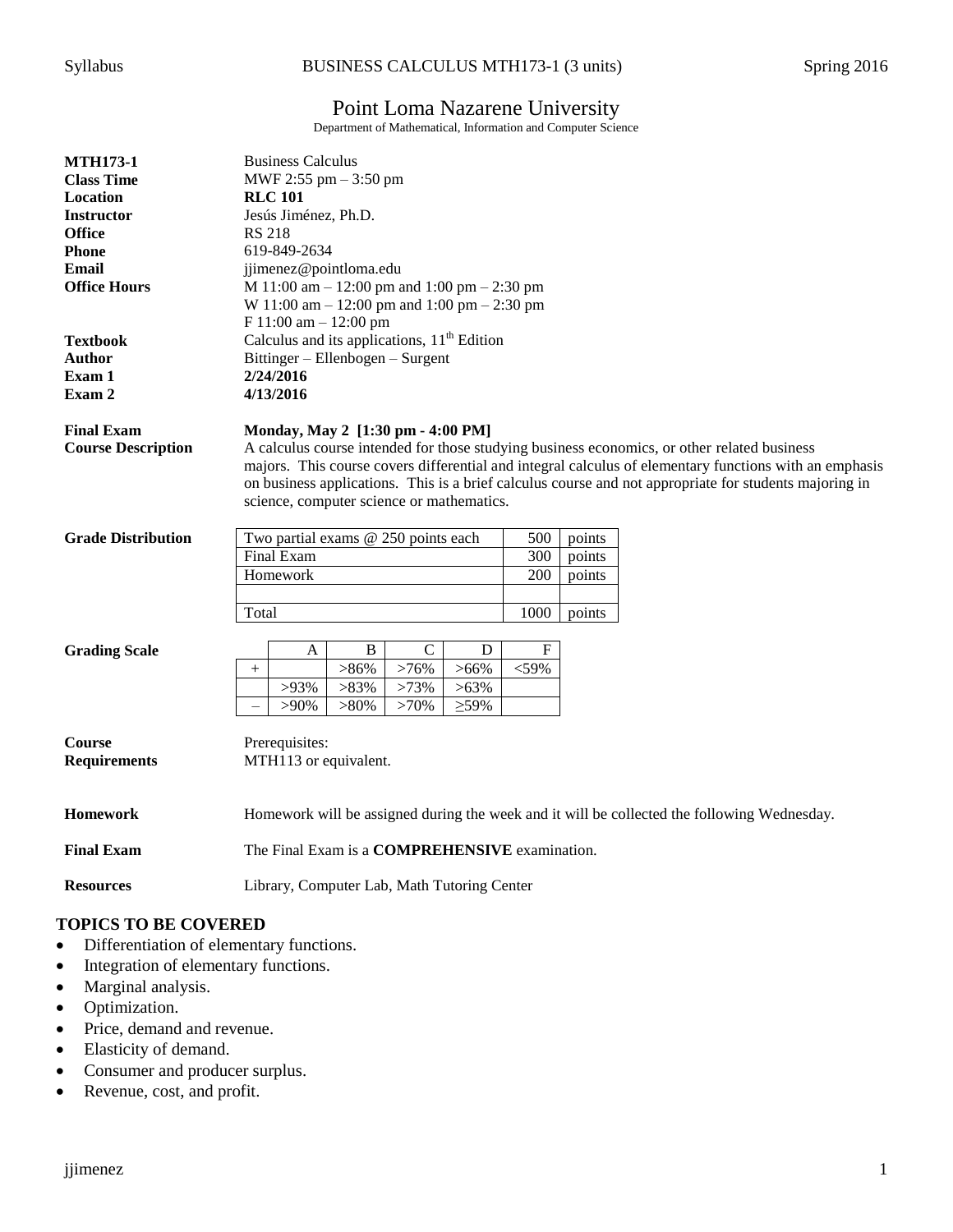### **General Education:**

This course is one of the components of the General Education Program at Point Loma Nazarene University, under the category of *Developing Cognitive Abilities*. By including this course in a common educational experience for undergraduates, the faculty supports the pursuit of personal awareness and skill development, focusing on the analytical, communicative, and quantitative skills necessary for successful living in society.

### **University Mission:**

Point Loma Nazarene University exists to provide higher education in a vital Christian community where minds are engaged and challenged, character is modeled and formed, and service becomes an expression of faith. Being of Wesleyan heritage, we aspire to be a learning community where grace is foundational, truth is pursued, and holiness is a way of life.

### **Department Mission:**

The Mathematical, Information, and Computer Sciences department at Point Loma Nazarene University is committed to maintaining a curriculum that provides its students with the tools to be productive, the passion to continue learning, and Christian perspectives to provide a basis for making sound value judgments.

### **Attendance:**

Attendance is expected at each class session. In the event of an absence you are responsible for the material covered in class and the assignments given that day.

Regular and punctual attendance at all classes in which a student is registered is considered essential to optimum academic achievement. Therefore, regular attendance and participation in each course are minimal requirements to be met. There are no allowed or excused absences except as approved in writing by the Provost for specific students participating in certain university-sanctioned activities. Excused absences still count toward the 10%-20% limits, but allow students to make up work, quizzes, or tests missed as a result of a university-sanctioned activity. Activities of a unique nature, such as labs or other activities identified clearly on the syllabus, cannot be made up except in rare instances when instructors have given advanced, written approval for doing so. Whenever the number of accumulated absences in a class, for any cause, exceeds ten (10) percent of the total number of class meetings, the faculty member should send an e-mail to the student and the Vice Provost for Academic Administration (VPAA) warning of attendance jeopardy. If more than twenty (20) percent of the total number of class meetings is reported as missed, the faculty member or VPAA may initiate the student's de-enrollment from the course without further advanced notice to the student. If the date of deenrollment is past the last date to withdraw from a class, the student will be assigned a grade of W or WF consistent with university policy in the Grading section of the catalog. There are no refunds for courses where a de-enrollment was processed. For more details see the PLNU catalog[: http://catalog.pointloma.edu/content.php?catoid=18&navoid=1278#Class\\_Attendance](http://catalog.pointloma.edu/content.php?catoid=18&navoid=1278#Class_Attendance)

### **Class Enrollment:**

It is the student's responsibility to maintain his/her class schedule. Should the need arise to drop this course (personal emergencies, poor performance, etc.), the student has the responsibility to follow through (provided the drop date meets the stated calendar deadline established by the university), not the instructor. Simply ceasing to attend this course or failing to follow through to arrange for a change of registration (drop/add) may easily result in a grade of F on the official transcript.

### **Academic Accommodations:**

While all students are expected to meet the minimum academic standards for completion of their courses as established by the instructors, students with special needs may require academic accommodations. At Point Loma Nazarene University, students requesting academic accommodations must file documentation with the Disability Resource Center (DRC), located in the Bond Academic Center. Students can also reach the Disability Resource Center by phone at 619-849-2486 or by e-mail at [DRC@pointloma.edu.](mailto:DRC@pointloma.edu) Once the student files documentation, the Disability Resource Center contacts the student's instructors and provides written recommendations for reasonable and appropriate accommodations to meet the individual needs of the student. This policy assists the university in its commitment to full compliance with Section 504 of the Rehabilitation Act of 1973, the Americans with Disabilities (ADA) Act of 1990, and ADA Amendments Act of 2008, all of which prohibit discrimination against students with special needs and guarantees all qualified students equal access to the benefits of PLNU programs and activities. For more details see the PLNU catalog: [http://catalog.pointloma.edu/content.php?catoid=18&navoid=1278#Academic\\_Accommodations](http://catalog.pointloma.edu/content.php?catoid=18&navoid=1278#Academic_Accommodations) 

Students with learning disabilities who may need accommodations should discuss options with the instructor during the first two weeks of class.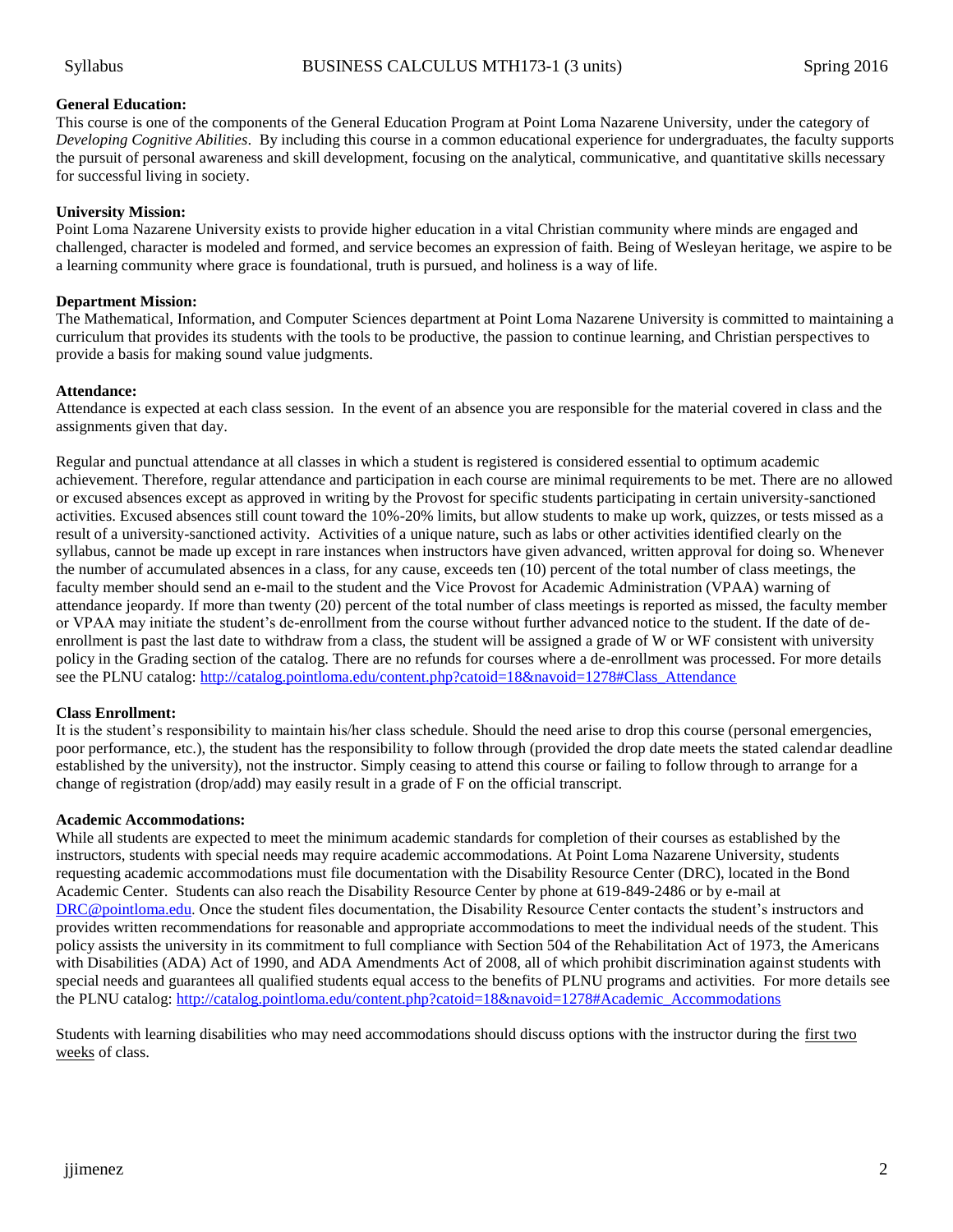### **Academic Honesty:**

The Point Loma Nazarene University community holds the highest standards of honesty and integrity in all aspects of university life. Any violation of the university's commitment is a serious affront to the very nature of Point Loma's mission and purpose. Violations of academic honesty include cheating, plagiarism, falsification, aiding academic dishonesty, and malicious interference. The details of PLNU's meaning of each of these words can be found in the PLNU catalog at: [http://catalog.pointloma.edu/content.php?catoid=18&navoid=1278#Academic\\_Honesty](http://catalog.pointloma.edu/content.php?catoid=18&navoid=1278#Academic_Honesty)

A student remains responsible for the academic honesty of work submitted in PLNU courses and the consequences of academic dishonesty beyond receipt of the final grade in the class and beyond the awarding of the diploma. Ignorance of these catalog policies will not be considered a valid excuse or defense. Students may not withdraw from a course as a response to a consequence.

A student who is caught cheating on any item of work will receive a zero on that item and may receive an "F" for the semester. See the PLNU Catalog for a further explanation of the PLNU procedures for academic dishonesty [\(http://catalog.pointloma.edu/content.php?catoid=18&navoid=1278#Academic\\_Honesty\)](http://catalog.pointloma.edu/content.php?catoid=18&navoid=1278#Academic_Honesty).

### **Final Exam: Date and Time:**

The final exam date and time is set by the university at the beginning of the semester and may not be changed by the instructor. Only in the case that a student is required to take three exams during the same day of finals week is an instructor authorized to change the exam date and time for that particular student.

### **Copyright Protected Materials:**

Point Loma Nazarene University, as a non-profit educational institution, is entitled by law to use materials protected by the US Copyright Act for classroom education. Any use of those materials outside the class may violate the law.

### **Credit Hour:**

In the interest of providing sufficient time to accomplish the stated course learning outcomes, this class meets the PLNU credit hour policy for a 3 unit class delivered over 16 weeks. Specific details about how the class meets the credit hour requirements can be provided upon request.

### **CLASS LEARNING OUTCOMES MTH173**

*GE Learning Outcomes:*

- Students will be able to solve problems that are quantitative in nature.
- Students will be able to formulate a mathematical model from a verbal description of a problem.
- Students will be able it solve non-routine problems using logic and quantitative techniques.
- Students will be able to construct solutions to problems using computational techniques

### *Course Learning Outcomes:*

- Students will be able to find the derivatives of elementary functions.
- Students will be able to find the anti-derivatives (integrals) of elementary functions.
- Students will be able to apply differentiation and integration to solve business problems.